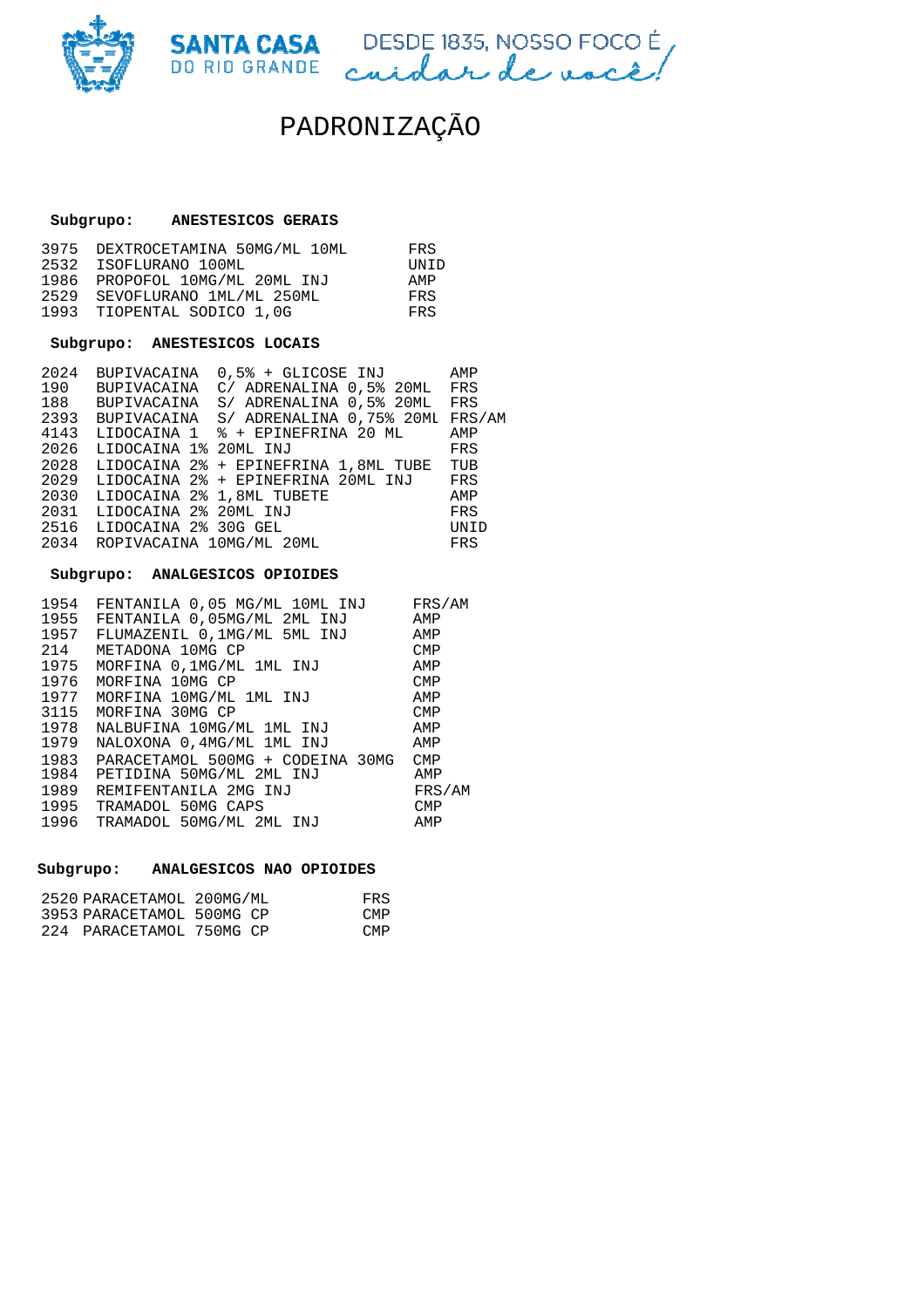

SANTA CASA DESDE 1835, NOSSO FOCOÉ

# PADRONIZAÇÃO

| Subgrupo: | <b>ANTICONVULSIVANTE</b>               |            |
|-----------|----------------------------------------|------------|
|           |                                        | CMP        |
|           | 1920 ACIDO VALPROICO 250MG CAPS        |            |
|           | 2507 ACIDO VALPROICO 50MG/ML 100ML FRS | FRS        |
|           | 1933 CARBAMAZEPINA 200MG CP            | CMP        |
|           | 1934 CARBAMAZEPINA 20MG/ML 100ML       | МL         |
|           | 231 CLONAZEPAM 0,5MG CP                | <b>CMP</b> |
|           | 2505 CLONAZEPAM 2,5MG/ML 20ML          | FRS        |
|           | 1938 CLONAZEPAM 2MG CP                 | <b>CMP</b> |
|           | 1948 ETOMIDATO 2MG/ML INJ              | AMP        |
|           | 1949 FENITOINA 100MG CP                | <b>CMP</b> |
|           | 1950 FENITOINA 50MG/ML 5ML INJ         | AMP        |
|           | 1951 FENOBARBITAL 100MG CP             | CMP        |
|           | 1952 FENOBARBITAL 100MG/ML 2ML INJ     | AMP        |
|           | 1960 GABAPENTINA 300MG CAPS            | <b>CMP</b> |
|           | 1982 OXCARBAZEPINA 300MG CP            | CMP        |
|           | 3933 TOPIRAMATO 100MG CP               | CMP        |
|           | 1994 TOPIRAMATO 25MG CP                | <b>CMP</b> |

### **Subgrupo: ANSIOLITICOS E HIPNOTICOS**

| 1930 ALPRAZOLAM 0,5MG CP     |        | UNID       |
|------------------------------|--------|------------|
| 1931 ALPRAZOLAM 2MG CP       |        | <b>CMP</b> |
| 1932 BROMAZEPAM 3MG CP       |        | <b>CMP</b> |
| 1944 DIAZEPAM 10MG CP        |        | <b>CMP</b> |
| 242 DIAZEPAM 5MG CP          |        | <b>CMP</b> |
| 1945 DIAZEPAM 5MG/ML 2ML INJ |        | AMP        |
| 245 LORAZEPAM 2MG CP         |        | <b>CMP</b> |
| 1980 NITRAZEPAM 5MG CP       |        | <b>CMP</b> |
| 1971 MIDAZOLAM 5MG/Ml 10     | ML INJ | AMP        |
| 1972 MIDAZOLAM 5MG/ML 3ML    | INJ    | AMP        |
|                              |        |            |

#### **Subgrupo: ANTIPSICOTICOS E NEUROLEPTICOS**

| 1935 CARBONATO DE LITIO 300MG CP  | CMP        |
|-----------------------------------|------------|
| 1939 CLORPROMAZINA 100MG CP       | <b>CMP</b> |
| 1940 CLORPROMAZINA 25MG CP        | <b>CMP</b> |
| 2177 CLORPROMAZINA 40MG/ML 20ML   | FRS        |
| 1941 CLORPROMAZINA 5MG/ML 5ML INJ | AMP        |
| 2178 CLOZAPINA 100MG CP           | <b>CMP</b> |
| 4871 CLOZAPINA 25 MG CP           | <b>CMP</b> |
| 3976 DROPERIDOL 2,5MG/ML 1ML INJ  | AMP        |
| 4869 HALOPERIDOL 1MG CP           | <b>CMP</b> |
| 2508 HALOPERIDOL 2MG/ML 20ML      | FRS        |
| 1962 HALOPERIDOL 5MG CP           | <b>CMP</b> |
| 1963 HALOPERIDOL 5MG/ML 1ML IM    | AMP        |
| 1965 LEVOMEPROMAZINA 100MG CP     | <b>CMP</b> |
| 1966 LEVOMEPROMAZINA 25MG CP      | CMP        |
| 2515 LEVOMEPROMAZINA 40MG/ML 20ML | FRS        |
| 1981 OLANZAPINA 5MG CP            | <b>CMP</b> |
| 3937 QUETIAPINA 100MG VO          | <b>CMP</b> |
| 1988 OUETIAPINA 25MG CP           | <b>CMP</b> |
| 1990 RISPERIDONA 2MG CP           | CMP        |
|                                   |            |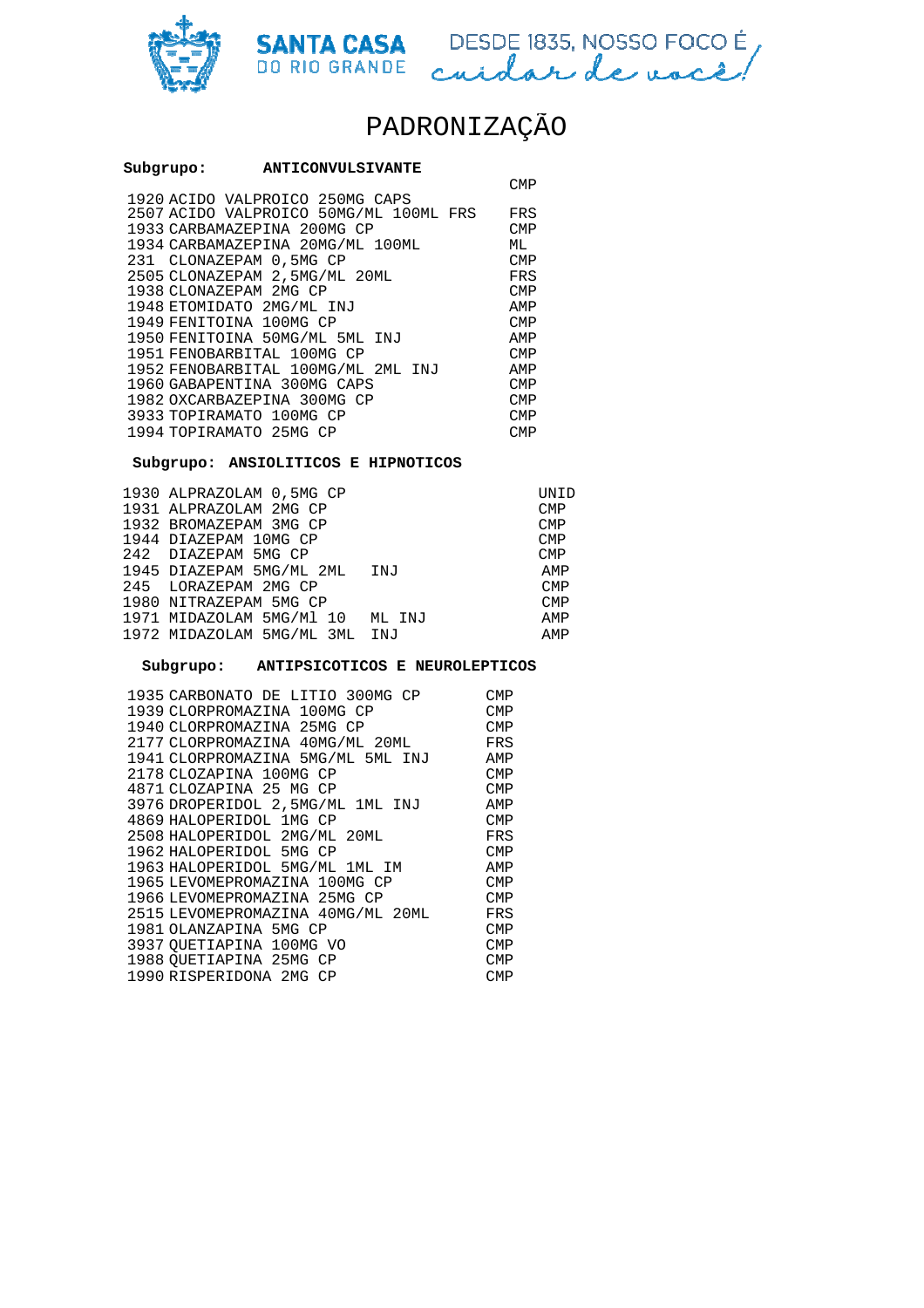



# **Subgrupo: ANTIDEPRESSIVO**

| 1924 | AMITRIPTILINA 25MG CP | CMP  |
|------|-----------------------|------|
| 1936 | CITALOPRAM 20MG CP    | CMP  |
| 1947 | ESCITALOPRAM 10MG CP  | CMP  |
| 2478 | ESCITALOPRAM 15MG     | UNID |
| 1959 | FLUOXETINA 20MG CAPS  | CMP  |
| 1985 | PREGABALINA 75MG CAPS | CMP  |
| 1991 | SERTRALINA 50MG CP    | CMP  |

 **Subgrupo: ANTIPARKISONIANO ANTIPARKISONIANOS** 

| 1925 BIPERIDENO 2MG CP |                                | CMP |
|------------------------|--------------------------------|-----|
|                        | 1926 BIPERIDENO 5MG/ML 1ML INJ | AMP |

#### **Subgrupo: ANTAGONISTAS**

| 2630 ATROPINA 0,25MG/ML 1ML INJ   | AMP                 |
|-----------------------------------|---------------------|
| ATROPINA 0,50 MG/ML 1ML INJ       | AMP                 |
| NEOSTIGMINA 0.5 MG/ML 1 ML<br>175 | AMP                 |
|                                   | <b>F.NV</b>         |
| PROTAMINA 1000 UI/ML 5ML INJ      | AMP                 |
| 2225 SUGAMADEX 100MG/ML 2ML       | AMP                 |
|                                   | CARVÃO ATIVADO 50MG |

#### **Subgrupo: RELAXANTES NEUROMUSCULARES**

| 2176 ATRACURIO 10MG/ML 5ML INJ     | AMP |
|------------------------------------|-----|
| 3928 ATRACURIO 5MG/ML 5ML INJ      | AMP |
| 2553 CISATRACURIO 2 MG/ML 5 ML INJ | AMP |

 **Subgrupo: AGONISTA ADRENERGICO DRENERGICO**

1942 DEXMEDETOMIDINA 100MCG/ML 2ML INJ INJ AMP

 **Subgrupo: ALZHEIMER** 

1969 MEMANTINA 10MG CP CMP

#### **Subgrupo ANALGESICO,ANTIPIRETICO,ANTIAGR PLAQUETA**

2236 ACIDO ACETILSALICILICO TAMPONADO 100 CMP

#### $\texttt{Subgrupo:ANALGESTCOS}$  **E** ANTIPIRETICOS

| 2181 DIPIRONA 500MG CP |                                    | CMP. |
|------------------------|------------------------------------|------|
|                        | 2183 DIPIRONA 500MG/ML 2ML INJ     | AMP  |
|                        | 2182 DIPIRONA 500MG/ML SOL ORAL    | FRS  |
|                        | 3595 DIPIRONA SUPOSITORIO INFANTIL | SUP  |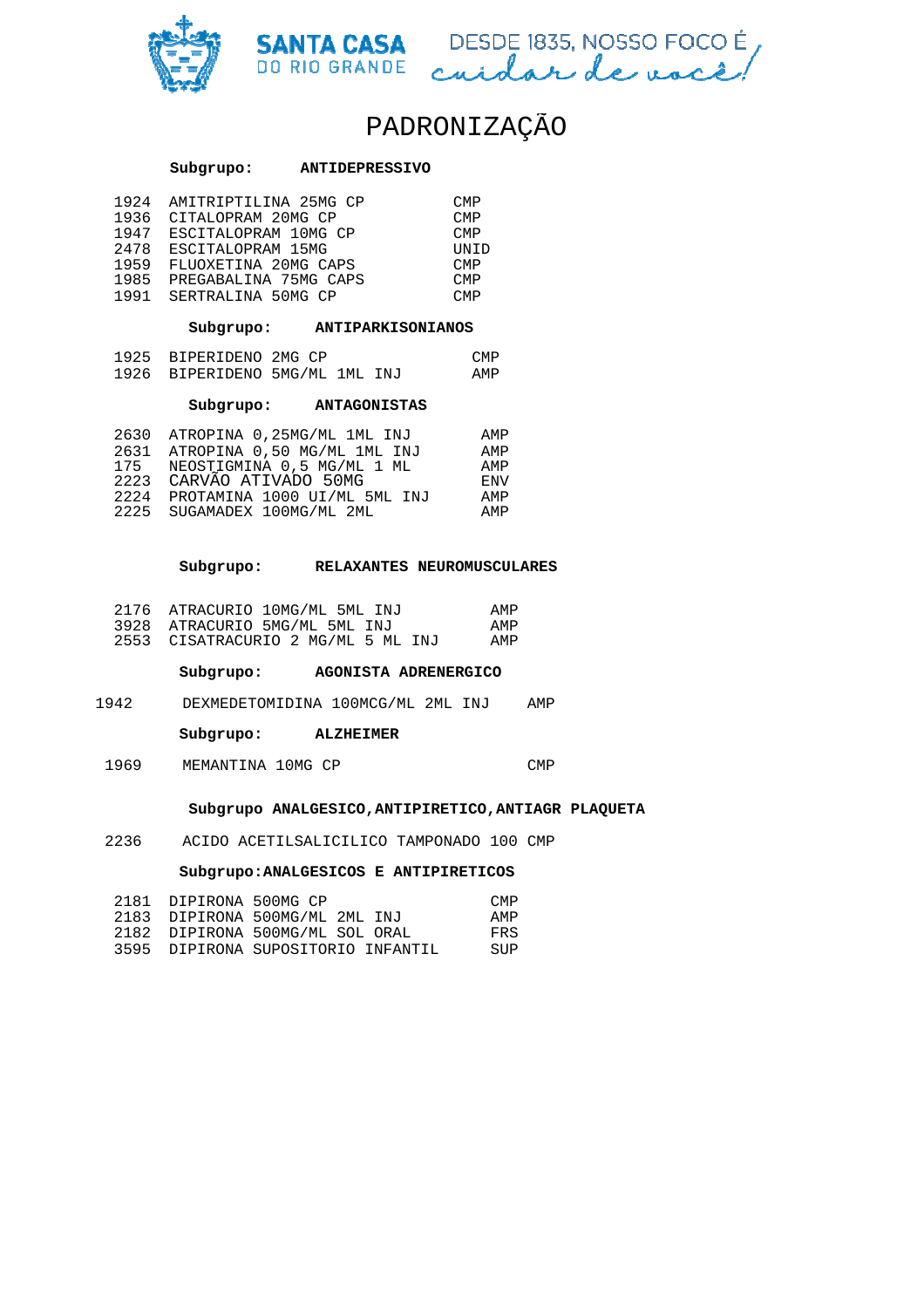



| <b>ANTIVERTIGINOSO</b> |
|------------------------|
|                        |

2188 BETAISTINA 24MG CP CMP

 **Subgrupo: ANTICOLINERGICO**

| 2243 | ESMOLOL 250MG/ML 10ML | FRS/AM |
|------|-----------------------|--------|
| 2173 | SUXAMETONIO 100MG INJ | FRS    |

#### **Subgrupo: ESTIMULANTE UTERINO**

| 2283 | METILERGOMETRINA 0,2 MG/ML 1ML INJ |  | AMP        |
|------|------------------------------------|--|------------|
| 2141 | OCITOCINA 5 UI/ML 1ML INJ          |  | AMP        |
|      | 1973 MISOPROSTOL 200MCG CP         |  | <b>CMP</b> |
|      | 1974 MISOPROSTOL 25MCG CP          |  | <b>CMP</b> |

### **Subgrupo: TERAPEUTICA PROSTATA**

| 1836<br>TANSULOSINA 0,4MG |  | UNID |
|---------------------------|--|------|
|---------------------------|--|------|

#### **Subgrupo: BRONCODILATADORES**

| 3929 | AMINOFILINA 100MG CP              | <b>CMP</b> |
|------|-----------------------------------|------------|
| 2274 | AMINOFILINA 24MG/ML 10ML INJ      | AMP        |
|      | 2501 FENOTEROL 5MG/ML 20ML        | FRS        |
| 2513 | IPRATROPIO 0.25MG/ML 20ML         | FRS        |
| 2526 | SALBUTAMOL 100MCG/DOSE SPRAY ORAL | FRS        |
|      | 3930 TEOFILINA 100MG CP           | <b>CMP</b> |
|      | 2281 TERBUTALINA 0,5MG/ML 1ML INJ | AMP        |

#### **Subgrupo: DESCONGESTIONATE NASAL**

| 2518 OXIMETAZOLINA 0,25MG/ML 20ML SOL. NA FRS |  |  |  |
|-----------------------------------------------|--|--|--|
| 2519 OXIMETAZOLINA 0,5MG/ML 20ML SOL. NAS FRS |  |  |  |

### **Subgrupo: MUCOLITICO**

| 2269 | ACETILCISTEINA 200MG ENV           | F.NV |
|------|------------------------------------|------|
| 2270 | ACETILCISTEINA 600MG ENV           | ENV. |
| 2490 | AMBROXOL 15MG/5ML 120ML PEDIATRICO | FRS. |
| 2491 | AMBROXOL 30MG/5ML 120ML ADULTO     | FRS. |

#### **Subgrupo: ALIMENTACAO E REPOSICAO ELETROLITI ELETROLITICA**

2014 NPT 1900KCAL 2053ML BOLSA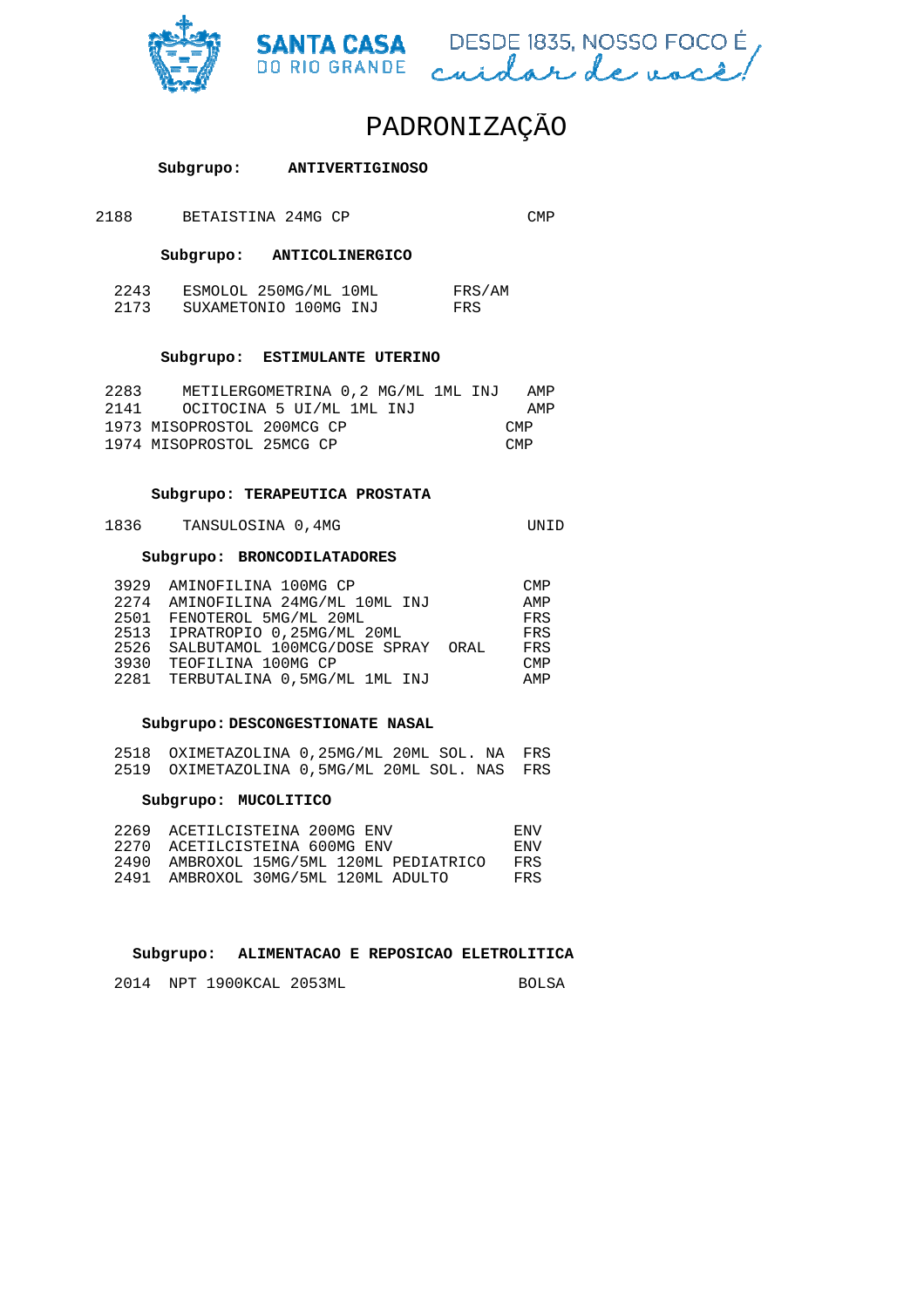





# **Subgrupo: ANTIACIDOS**

2509 HIDROXIDO DE ALUMINIO 60MG/ML 100ML 100ML FRS

#### **Subgrupo:**

**ANTIDIARREICOS E ADSORVENTES**

| 2127 | LOPERAMIDA 2MG CP                  |  | CMP. |
|------|------------------------------------|--|------|
| 2265 | SACCHAROMYCES BOULARDII 100MG CAPS |  | CAPS |

# **Subgrupo: ANTIEMETICOS**

| 2255 | BROMOPRIDA 10MG CP                   | <b>CMP</b> |
|------|--------------------------------------|------------|
| 2256 | BROMOPRIDA 5MG/ML 2ML INJ            | AMP        |
| 2114 | DIMENIDRINATO + PIRIDOXINA 50MG/ML 1 | AMP        |
| 2115 | DIMENIDRINATO 50MG+ PIRIDOXINA 10MG  | <b>CMP</b> |
| 2116 | DOMPERIDONA 1MG/ML 100ML             | FRS        |
| 2130 | METOCLOPRAMIDA 10MG CP               | <b>CMP</b> |
| 2129 | METOCLOPRAMIDA 5MG/ML 2ML INJ        | AMP        |
| 2135 | ONDANSETRONA 2MG/ML 4ML INJ          | AMP        |
| 3925 | ONDANSETRONA 2MG/ML INJ              | AMP        |
| 3924 | ONDANSSETRONA 8MG CP                 | <b>CMP</b> |
|      |                                      |            |

### **Subgrupo: ANTIESPASMODICO**

|  | 2119 ESCOPOLAMINA + DIPIRONA 4MG+500MG/ML AMP |     |
|--|-----------------------------------------------|-----|
|  | 2118 ESCOPOLAMINA 10MG+ DIPIRONA 250MG CP CMP |     |
|  | 2117 ESCOPOLAMINA 20MG/ML 1ML INJ             | AMP |

#### **Subgrupo: ANTIFISETICO**

| 2138 SIMETICONA 40MG CP          |  | CMP |
|----------------------------------|--|-----|
| 2530 SIMETICONA 75MG/ML 10ML GTS |  | FRS |

#### **Subgrupo: ANTIULCEROSO**

| 2132 OMEPRAZOL 20MG CAPS |  | <b>CMP</b> |
|--------------------------|--|------------|
| 2133 OMEPRAZOL 40MG INJ  |  | FRS/AM     |

#### **Subgrupo : ELETRÓLITOS ORAIS** –<br>CMP

|                                         | $\sqrt{11}$                       |       |
|-----------------------------------------|-----------------------------------|-------|
| 2259 CLORETO DE POTASSIO 600MG          |                                   |       |
| 2142 POLIESTIRENOSSULFONATO DE CALCI 90 |                                   | ENV   |
|                                         | $\cap$ $\qquad$ $\qquad$ $\qquad$ |       |
| 2266 SAL DE FRUTA 100G                  |                                   | GRAMA |

#### **Subgrupo: HIPOGLICEMIATES**

| 2121 | GLIBENCLAMIDA 5MG CP | <b>CMP</b> |
|------|----------------------|------------|
|      | GLIMEPIRIDA 2MG CP   | <b>CMP</b> |
| 2146 |                      |            |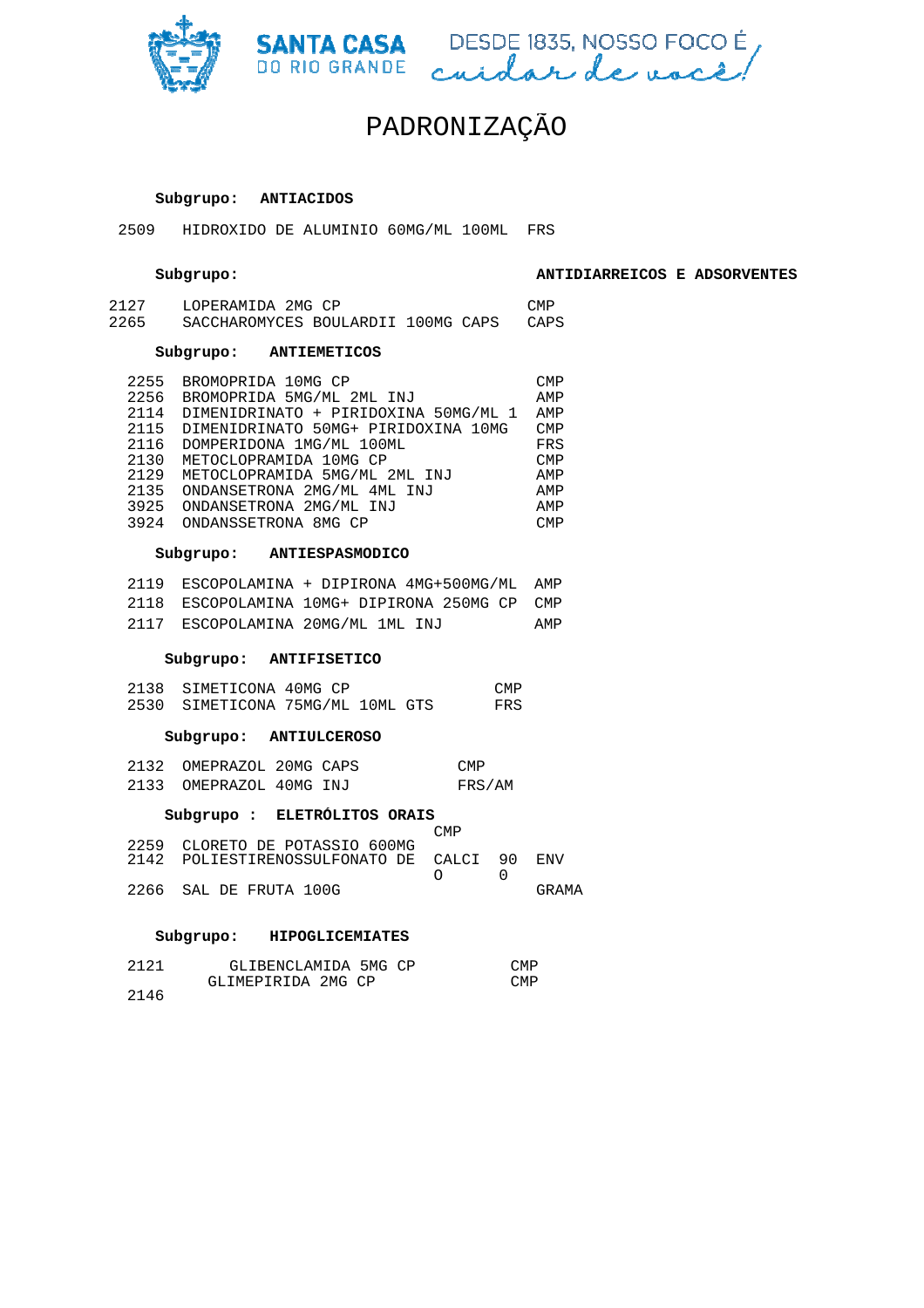



| 2510 | INSULINA NPH 100UI/ML     | FRS.       |
|------|---------------------------|------------|
| 2511 | INSULINA REGULAR 100UI/ML | FRS.       |
| 4087 | METFORMINA 500MG CP       | <b>CMP</b> |
| 210  | METFORMINA 500MG CP XR    | <b>CMP</b> |
| 2128 | METFORMINA 850MG CP       | <b>CMP</b> |

# **Subgrupo: HIPOLIPEMICOS**

| 3926 ATORVASTATINA 10MG CP | <b>CMP</b> |
|----------------------------|------------|
| 2063 ATORVASTATINA 80MG CP | <b>CMP</b> |
| 2140 SINVASTATINA 40MG CP  | <b>CMP</b> |

#### **Subgrupo: LAXANTES**

| 2254 BISACODIL 5MG CP         |                                               | <b>CMP</b> |     |
|-------------------------------|-----------------------------------------------|------------|-----|
| 2514 LACTULOSE 667MG/ML 120ML |                                               | FRS        |     |
| 2989 OLEO MINERAL 100ML       |                                               | FRS        |     |
|                               | 2144 SUPOSITORIO GLICERINA ADULTO 2,5G        |            | SUP |
|                               | 2145 SUPOSITORIO GLICERINA PEDIATRICO 1,5 SUP |            |     |

### **Subgrupo: VITAMINAS E SUPLEMNTOS MINERAIS**

| 2251 | ACIDO ASCORBICO 500MG CP        | <b>CMP</b> |
|------|---------------------------------|------------|
| 3927 | ACIDO ASCORBIDO 10MG/ML 5ML INJ | AMP        |
| 2257 | CARBONATO DE CALCIO 500MG CP    | <b>CMP</b> |
| 2268 | TIAMINA 300MG CP                | UNID       |

#### **Subgrupo: ALIM. REP. HIDROELE HIDROELETROLITICA PARENTERAL**

46 GLUCONATO DE CALCIO 10% 10ML 10ML AMP

#### **Subgrupo: ANESTESICOS OCULAR**

2003 TETRACAINA 1% +FENILEFRINA 0,1%ML FRS

#### **Subgrupo: ANESTESICOS TOPICOS**

2977 LIDOCAINA 10% 50ML SPRAY SPRAY FRS

#### **Subgrupo: ANTIFUNGICO TOPICO**

2522 POMADA OXIDO DE ZINCO + RETINOL + CO TUBO

## **Subgrupo: ANTIINFLAMATORIO NAO ESTEROIDAL**

2202 MUCOPOLISSACARIDEO 200MG GEL TUBO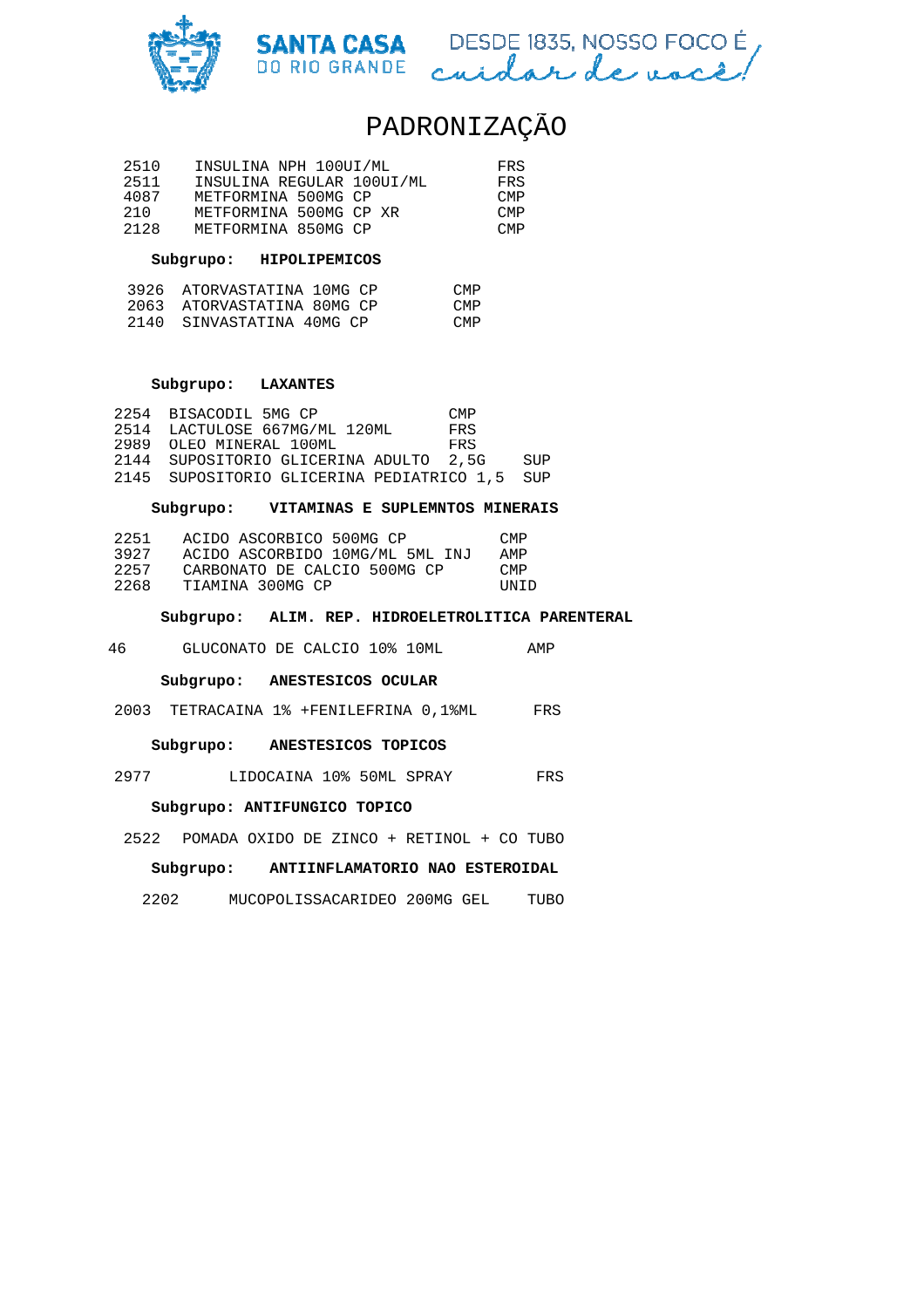



#### **Subgrupo: ANTIFLAMATORIO OFTALMICO**

2209 COLAGENASE 0,6U/G 30G SEM CLORANFENI BISN 2506 TOBRAMICINA 3MG/ML 5ML SOL OFTALMICA FRS

#### **Subgrupo: ANTIMICROBIANO TÓPICO**

2524 RETINOL ACET+ AMINOACIDOS+METIONINA+ TUBO

#### **Subgrupo: ANTISSEPTICO**

2512 IODOPOVILDONA 2,5% 10ML SOL OFTALMIC FRS 2531 RIFAMICINA SODICA 10MG/ML 20ML SPRAY FRS

### **Subgrupo:ANTIAGREGANTE PLAQUETARIO**

| 2067 CILOSTAZOL 50MG CP  | <b>CMP</b> |
|--------------------------|------------|
| 2071 CLOPIDOGREL 75MG CP | <b>CMP</b> |

#### **Subgrupo: ANTIANEMICOS**

| 2226 | ACIDO FOLICO 5MG CP                  | <b>CMP</b> |
|------|--------------------------------------|------------|
| 2229 | ALFAEPOETINA 4000 UI/ML 1ML INJ      | FRS        |
| 2010 | SACARATO HIDROXIDO FERRICO 20MG/ML 5 | AMP        |
|      | 2228 SULFATO FERROSO 40MG CP         | CMP        |
|      | 3615 ÁCIDO FOLINICO 15MG CP          | CMP        |

#### **Subgrupo: ANTICOAGULANTE**

|      | 2111 DIPIRIDAMOL 5MG/ML 2ML INJ           | AMP    |
|------|-------------------------------------------|--------|
| 2079 | ENOXAPARINA 40MG/0.4ML INJ                | SER    |
| 2080 | ENOXAPARINA 60MG/0,6ML INJ                | SER    |
| 2081 | ENOXAPARINA 80MG/0,8ML INJ                | SER    |
|      | 2239 HEPARINA SODICA 5000 UI/ML 0,25ML SC | AMP    |
|      | 2240 HEPARINA SODICA 5000 UI/ML 5ML INJ   | FRS/AM |
|      | 2101 VARFARINA 5MG CP                     | CMP    |

#### **Subgrupo: EXPANSOR DO VOLUME SANGUINEO**

2227 ALBUMINA HUMANA 20% 50ML INJ INJ FRS

# **Subgrupo: HEMOSTATICO**

| 1999 | ACIDO TRANEXAMICO 50MG/ML 5ML INJ        | AMP |
|------|------------------------------------------|-----|
| 2231 | FITOMENADIONA 10MG/ML 1ML IM/SC INJ      | AMP |
| 2232 | OCTREOTIDA 0.1MG/ML 1ML INJ              | AMP |
| 2233 | SELANTE DE FIBRINA, APROTININA E TRO FRS |     |
|      |                                          |     |

### **Subgrupo: ANTI-HISTAMINICO**

| PROMETAZINA 25MG CP       |                            | <b>CMP</b> |
|---------------------------|----------------------------|------------|
| PROMETAZINA 25MG/ML 2ML   | тм                         | AMP        |
| DEXCLORFENIRAMINA 2MG     |                            | <b>CMP</b> |
| DEXCLORFENIRAMINA 2MG/5MG | 100MT.                     | FRS        |
|                           |                            | <b>CMP</b> |
|                           | 2218 FEXOFENADINA 120MG CP |            |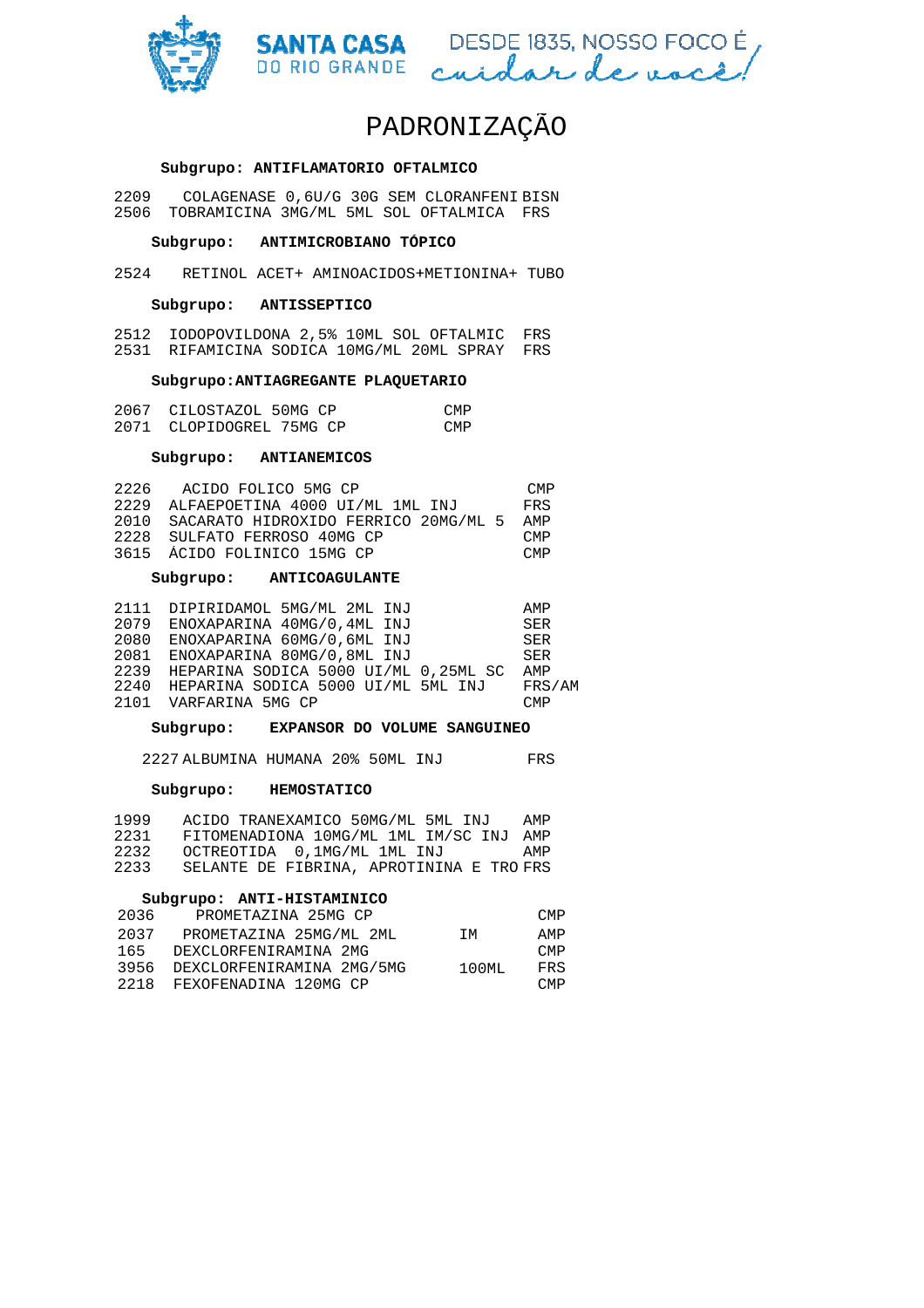



### **Subgrupo: IMUNOGLOBULINA**

2220 IMUNOGLOBULINA ANTITETANICA 250UI/ML FRS<br>2222 IMUNOGLOBULINA HUMANA ANTI-RH(D).I.M FR; 2222 IMUNOGLOBULINA HUMANA ANTI-RH(D).I.M FRS

### **Subgrupo: OUTROS**

|     |  | 2476 AZUL DE METILENO 1% |  | FRS          |
|-----|--|--------------------------|--|--------------|
| 177 |  | AZUL DE METILENO 2% 5ML  |  | FRS          |
| 179 |  | VASELINA LIOUIDA         |  | <b>IINTD</b> |

### **Subgrupo: ANTIARRITMICOS**

|      | 2237 AMIODARONA 200MG CP |                           | CMP        |
|------|--------------------------|---------------------------|------------|
| 2238 |                          | AMIODARONA 50MG/ML 3ML    | AMP        |
| 76   |                          | NIFEDIPINO 20MG RETARD CP | <b>CMP</b> |

#### **Subgrupo: HIPOLIPEMIANTES**

#### 83 PRAVASTATINA 10MG CP CMP

#### **Subgrupo: ADRENERGICOS**

| 2192 | DOBUTAMINA 12,5MG/ML 20ML INJ            | AMP |
|------|------------------------------------------|-----|
| 2193 | DOPAMINA 5MG/ML 10ML INJ                 | AMP |
| 2194 | EFEDRINA 50MG/ML 1ML INJ                 | AMP |
| 2196 | NORADRENALINA HEMITARTARATO 2MG/ML 4 AMP |     |

#### **Subgrupo: ANTIFLAMATORIOS ESTEROIDAL SISTEMICO**

| 3935 | BETAMETASONA 1MG/G 30G CREME         | <b>BG</b>  |
|------|--------------------------------------|------------|
| 2152 | BETAMETASONA ACETATO + FOSTATO 6MG/M | AMP        |
| 2157 | DEXAMETASONA 4MG CP                  | <b>CMP</b> |
| 2158 | DEXAMETASONA 4MG/ML 2,5ML INJ        | AMP        |
| 2164 | HIDROCORTISONA 100MG INJ             | FRS/AM     |
| 2165 | HIDROCORTISONA 500MG INJ             | FRS/AM     |
| 2167 | METILPREDNISOLONA 500MG INJ          | FRS/AM     |
| 2523 | PREDNISOLONA 3MG/ML 60ML SOL.ORAL    | FRS        |
| 2169 | PREDNISONA 20MG CP                   | <b>CMP</b> |
| 2170 | PREDNISONA 5MG CP                    | <b>CMP</b> |
|      |                                      |            |

#### **Subgrupo: HORMONIO TIREOIDIANOS**

| 2149 | LEVOTIROXINA SODICA 100MCG CP |  | <b>CMP</b>      |
|------|-------------------------------|--|-----------------|
| 2150 | LEVOTIROXINA SODICA 25MCG CP  |  | CM <sub>P</sub> |
| 3904 | LEVOTIROXINA SODICA 50MCG CP  |  | <b>CMP</b>      |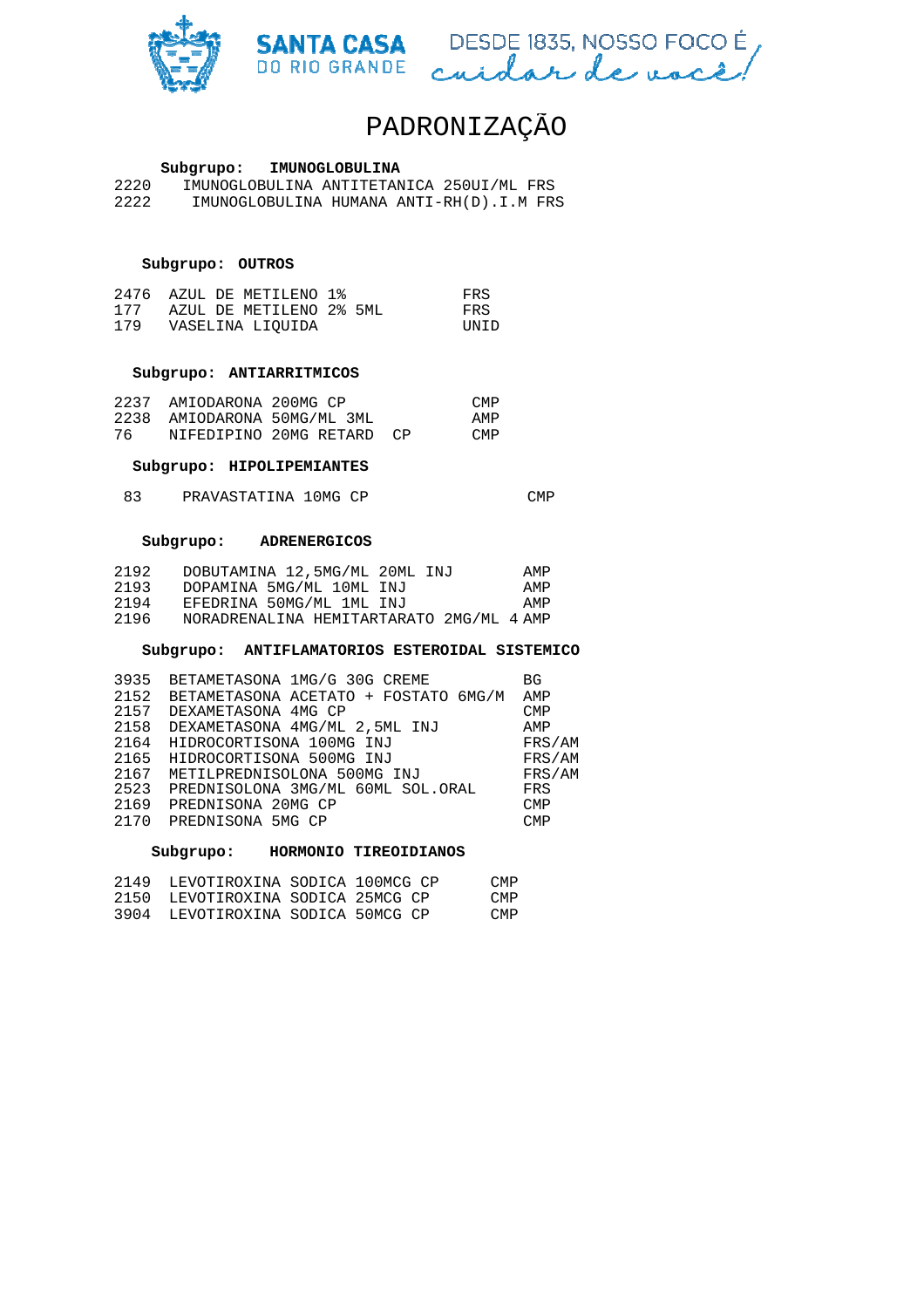



#### **Subgrupo: HORMONIO ANTIDIURETICO**

2073 DESMOPRESSINA 0,1MG/ML 2,5ML SPRAY N FRS<br> **Subgrupo: ANIARRITIMICOS**<br>
2076 DILTIAZEM 30MG CP CMP

#### **Subgrupo: ANIARRITIMICOS**

| 2076 DILTIAZEM 30MG CP    | CMP    |
|---------------------------|--------|
| 2082 ESMOLOL 10MG/ML 10ML | FRS/AM |

### **Subgrupo: ANTIANGINOSOS E VASODILATADORES**

| 2107 | ALPROSTADIL 20 MCG INJ          | AMP   |     |
|------|---------------------------------|-------|-----|
| 2086 | ISOSSORBIDA DINITRATO 5MG CP SL | CMP   |     |
| 4280 | ISOSSORBIDA MONONITRATO 10MG/ML | 1 MT. | AMP |
| 2087 | ISOSSORBIDA MONONITRATO 20MG CP | CMP   |     |
| 1837 | ISOSSORBIDA MONONITRATO 40MG CP | UNID  |     |
| 2097 | NITROGLICERINA 5MG/ML 10ML INJ  | AMP   |     |
| 2112 | PROPATILNITRATO 10MG CP         | CMP   |     |
|      |                                 |       |     |

### **Subgrupo: BLOQUEADORES DO CANAL DE CALCIO**

2096 NIMODIPINO 30MG CP CMP

# **Subgrupo: CARDIOTONICOS**

| 2072 DESLANOSIDEO 0,2MG/ML 2ML INJ | UNID |
|------------------------------------|------|
| 2075 DIGOXINA 0,25MG CP            | CMP. |

### **Subgrupo: DIURETICOS**

|      | 2285 ACETAZOLAMIDA 250MG CP   | CMP.       |
|------|-------------------------------|------------|
| 2282 | CLORTALIDONA 50MG CP          | <b>CMP</b> |
|      | 2286 ESPIRONOLACTONA 100MG CP | CMP        |
|      | 2287 ESPIRONOLACTONA 25MG CP  | <b>CMP</b> |
| 2084 | FUROSEMIDA 10MG/ML 2ML INJ    | AMP        |
|      | 2288 FUROSEMIDA 40MG CP       | CMP        |

#### **Subgrupo: ESTIMULANTE ADRENERGICO**

| 2106 ADRENALINA 1MG/ML 1ML INJ   | AMP |
|----------------------------------|-----|
| 2089 METARAMINOL 10MG/ML 1ML INJ | AMP |

#### **Subgrupo: OUTROS-APARELHOS CARDIOVASCULAR APARELHOS**

2104 OLEATO DE MONOETANOLAMINA 0,05 G/ML AMP

#### **Subgrupo: TROMBOLITICOS**

2109 ALTEPLASE 1 MG/ML 50ML INJ INJ FRS/AM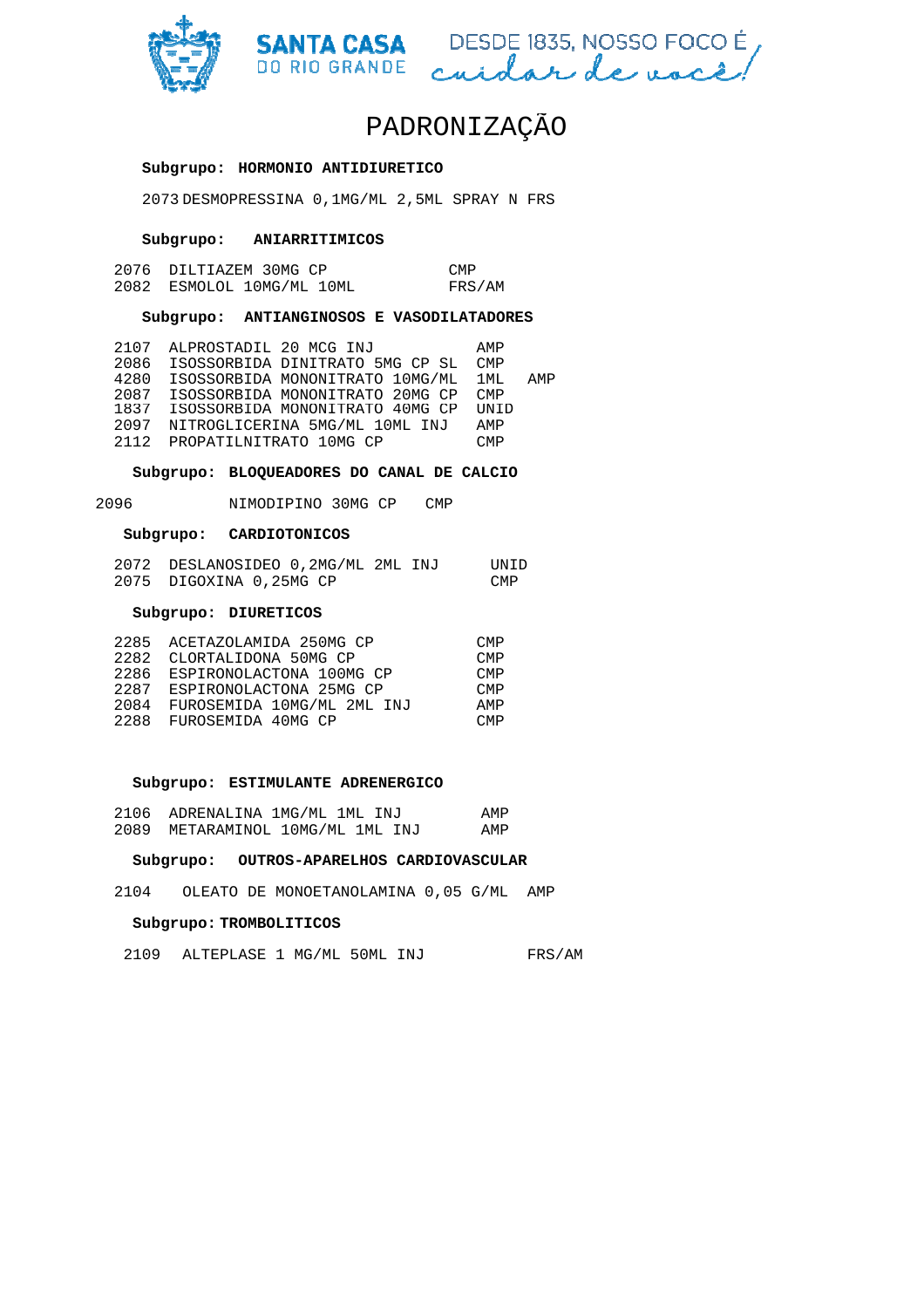



#### **Subgrupo: VASOCONSTRITORES E HIPERTENSORES**

| 2083 | ETILEFRINA 10MG/ML 1ML INJ | AMP |
|------|----------------------------|-----|
| 2099 | PAPAVERINA 50MG/2ML INJ    | AMP |
| 2102 | VASOPRESSINA 20 UI/ML 1ML  | AMP |

### **Subgrupo: SUPLEMENTOS ALIMENTARES**

| 2262 |  | COMPLEXO B ( VIT B1+B2+B3+B5+B6)<br>2M AMP |     |
|------|--|--------------------------------------------|-----|
| 2263 |  | COMPLEXO B (VIT B1+B2+B3+B5+B6) CP         | CMP |

#### **Subgrupo:ANTIPARASITARIO,ANTIFUNGICO E ANTIVIRAIS**

| 2002 | PIRIMETAMINA 25MG CP                      | <b>CMP</b>  |
|------|-------------------------------------------|-------------|
| 2038 | FLUCONAZOL 150MG CAPS                     | <b>CMP</b>  |
| 2039 | FLUCONAZOL 2MG/ML 100ML INJ               | FRS         |
| 2040 | ALBENDAZOL 400MG CP                       | <b>CMP</b>  |
| 2041 | ALBENDAZOL 40MG/ML 10 ML GTS              | FRS         |
| 2045 | ANFOTERICINA B 50MG INJ                   | AMP         |
| 2047 | ACICLOVIR 200MG CP                        | <b>CMP</b>  |
| 2048 | ACICLOVIR 250MG INJ                       | FRS         |
| 2051 | NISTATINA 100.000 UI/ML50MLSUSP           | FRS         |
| 2052 | NISTATINA 25.000 UI/G 60G CREME           | TUBO        |
| 2055 | IVERMECTINA 6MG CP                        | <b>CMP</b>  |
| 2521 | PERMETRINA 10MG/ML 60ML                   | FRS         |
| 2534 | NISTATINA 100.000 UI/ML 50ML SUSP.        | FRS         |
| 2535 | NISTATINA 25.000 UI/G 60G<br><b>CREME</b> | TUBO        |
| 3162 | CLOTRIMAZOL 1% CREME 10MG/G               | TUBO        |
| 3940 | CETOCONAZOL 200MG CP                      | <b>CMP</b>  |
| 3944 | INTRACONAZOL 100MG CP                     | <b>CMP</b>  |
| 3947 | ACICLOVIR 50MG/G 10G CREME                | BISN        |
| 4126 | ITRACONAZOL 100MG                         | <b>CMP</b>  |
| 4483 | NITRATO DE MICONAZOL 20MG/G CREME         | <b>BISN</b> |

#### **Subgrupo: ANTIMICROBIANO**

| 113  | SULFADIAZINA DE PRATA 1% 50G CREME TUBO |            |
|------|-----------------------------------------|------------|
| 140  | GENTAMICINA 40MG/ML 2 ML INJ            | AMP        |
| 148  | PENICILINA BENZATINA 1.200.000UI        | FRS        |
| 153  | OXACILINA 500MG INJ                     | FRS        |
| 154  | IMIPENEM 500 MG+ CILASTATINA 500MG FRS  |            |
| 159  | SULFAMETOXAZOL 400MG+TRIM 80MG          | <b>CMP</b> |
| 164  | VANCOMICINA 500MG INJ                   | FRS        |
| 1894 | AMICACINA 250MG/ML 2ML INJ              | AMP        |
| 1896 | AMOXICILINA 500MG CAPS                  | CP         |